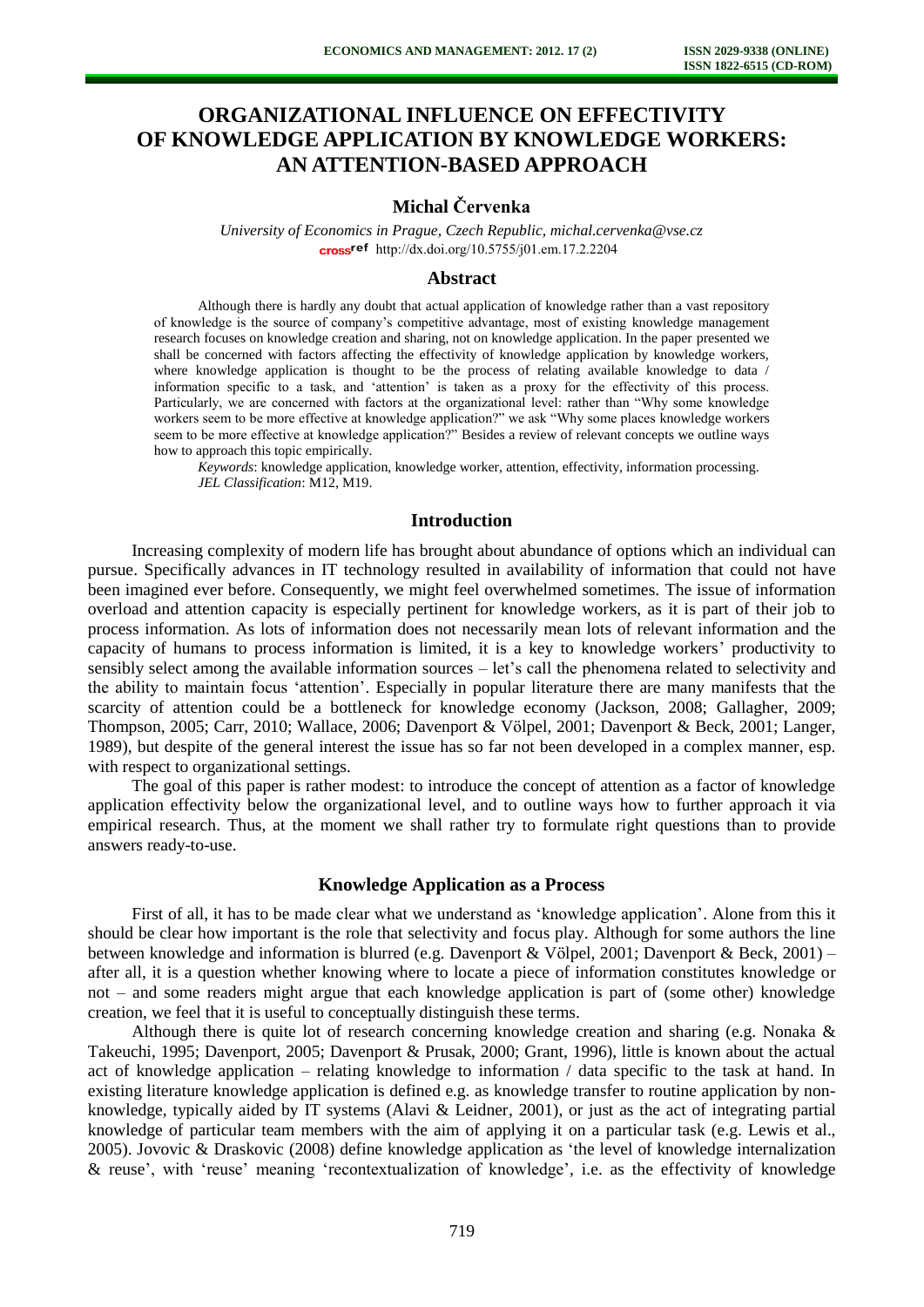transfer from the KM system to particular workers so that these can apply it sometime later on (a view analogous to the 'internalization' stage of the SECI model by Nonaka & Takeuchi, 1995). Sometimes (e.g. Soonhee & Hyangsoo, 2010) knowledge application is defined to be the extent to which existing KM systems are being utilized – no matter how: this approach is typically tributary to the aim of justifying existing or planned investments in knowledge management systems being aware of the fact that the actual application of knowledge rather than a vast repository of knowledge is the source of company's competitive advantage (e.g. Dröge et al., 2003).

None of the definitions outlined above deals with factors affecting the process of applying knowledge onto particular tasks. For us, quite simply, knowledge application is combining knowledge and transactional data / information, the latter being specific to the task at hand. No matter from where knowledge comes – it might be tacit knowledge (retrieved, possibly unconsciously, from long-term memory), or explicit knowledge (retrieved largely from external sources, either from formal KM systems, public sources, or from other colleagues). As we shall see, for our purpose explicit knowledge from external sources is essentially equal to information. The act of combining the two types of inputs generally takes place in the working memory or happens unconsciously.

Principally, there are two phases of this process: a) choice of the base input set, i.e. the set of information which we shall further work with (conf. 'bounded rationality' context within which choice is rational; below), and b) knowledge application within the base input set. It is clear that we can rarely draw a clear line in practice – during the task the base input set is usually updated continuously as needed (in fact, bulk of the actual work might consist in fine tuning this base input set). As it is, the key point is that a selection must be made among the various options to be considered – then we either make a rational choice or we gradually zero in until rationality becomes possible. The final phase of the knowledge application process, not taken into account by this conceptualization, is creating output.

To make the point clear we shall consider data / information at several levels: 1. data / information generally available in the company, including public sources and tacit knowledge of particular knowledge workers (it becomes explicit knowledge when communicated to a colleague), 2. data / information available in the company, which the knowledge worker is aware of and which is potentially accessible to him, 3. data / information considered by the knowledge worker as potentially relevant to the task at hand, i.e. those that needs to be processed (and can be processed within the specified limits), 4. data / information actually relevant to the task. The act of selecting the base input set happens between levels 2 and 3; furthermore, as it is virtually impossible to say what is the objectively optimal set at level 4, it is apparent that choice of the base input set is vital to knowledge application effectivity.

#### **Attention and the Effectivity of Knowledge Application**

We assume that knowledge itself remains a scarce resource and that the feelings of overload and the resulting impaired ability to select and focus are due to large amounts of information to be processed. With respect to knowledge we assume that knowledge workers are able to utilize on knowledge that is available to them, both tacit (stored in their heads) and explicit (stored in an external source or consulted from their colleagues). As opposed to this stance, some authors think of attention as a filter with respect to knowledge, e.g. "If there is a limit to the success of knowledge management, it lies in the area of human attention. There is only so much employee and managerial attention to go around, and even the highest-value knowledge is of little use unless someone can attend to it." (Davenport & Völpel, 2001)

Another point to be highlighted is that we are concerned with attention at the individual rather than at the organizational level – a concept of 'organizational attention' has been suggested in business administration literature (Yaniv, 2006; Yaniv, 2011) dealing with issues which knowledge to store (in the collective memory, a formal KM system being just one part of it) and to share and to which stimuli from the external environment to respond – possibly by making a task to be resolved or a piece of knowledge out of them. Hence, we are concerned with lower-level factors affecting selectivity and focus of knowledge workers within a task, i.e. once the task has been determined.

The distinction is crucial – while ordinary knowledge workers (unlike a few decision makers in a company) often have little control over which tasks to perform, they typically have considerable control within work, i.e. over the way how they perform their work. This is in accordance with theories of work motivation related to knowledge workers emphasizing their need for self-determination / autonomy (Deci  $\&$ Ryan, 1985; Deci & Gagné, 2005). However, motivation alone is not sufficient for effective work, since within a task (below the choice of which goals / motives to pursue and in what way) it influences may be the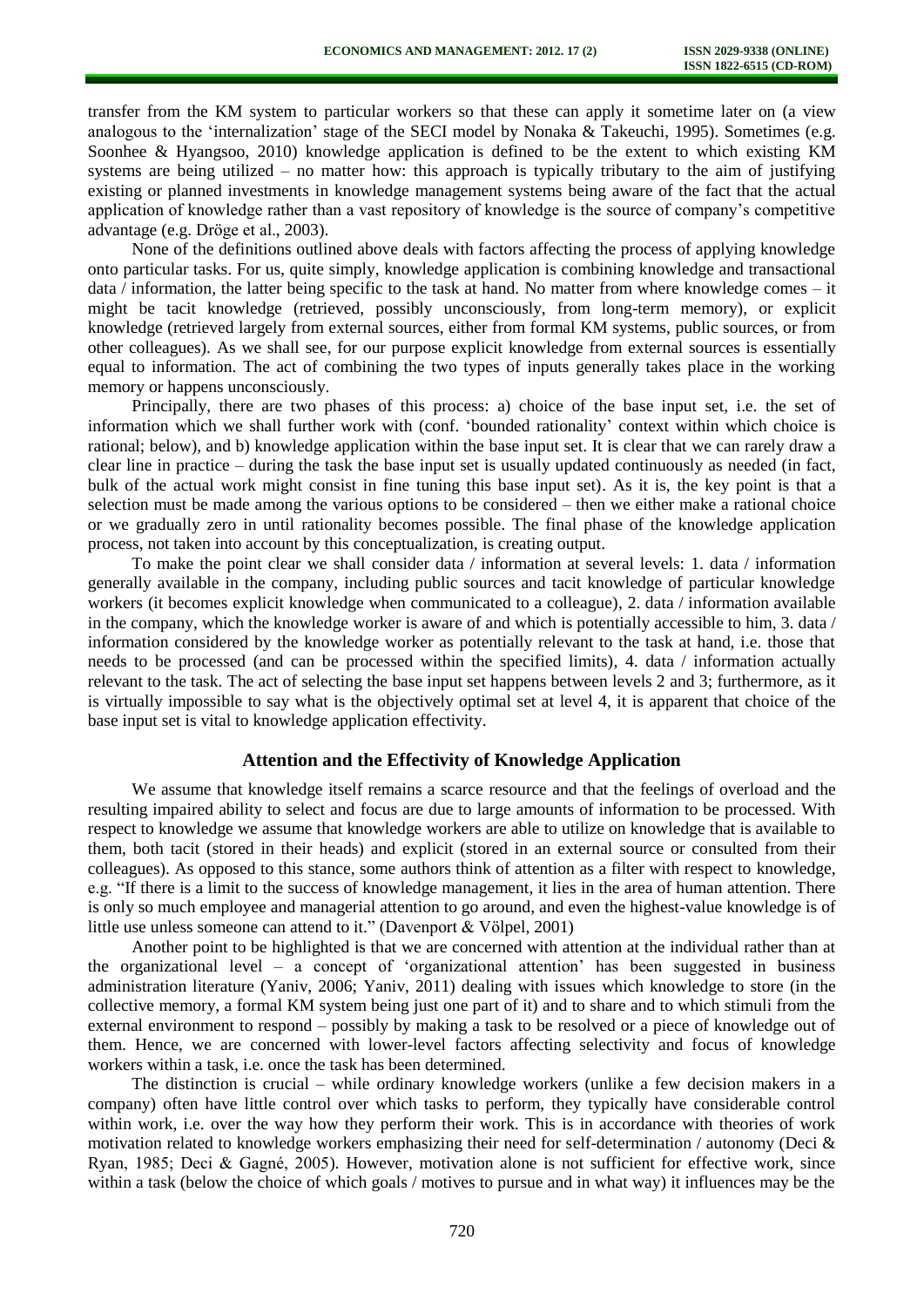amount of effort that is invested into the task ('intensive' aspects of attention may be regarded as a subset of the broader dimension of arousal; conf. the theory of mental effort by Kahneman, 1973), but it does not influence the selectivity and focus onto specific aspects of the task.

We assume that *a certain level of attention is needed for the knowledge worker in order to be effective at knowledge application*; in analogy to findings in basic psychological research, where it has been proven that attention is crucial for performing basic cognitive tasks. We shall not try to explain the extent of attention's influence on effectivity of knowledge application; the rationale for this is that the effectivity of knowledge application is affected by many different things, many of them specific to the situation at hand (the substantive factor, i.e. influences based on the contents of the particular task – to explore the specifics of a particular situation is subject of practical application, not of research), attention being just one of them. One might also argue that not all situations call for attention as a prerequisite for effective action, though it is questionable if we still talk about knowledge work in such a case (esp. with respect to the selectivity facet of 'attention').

In psychology, the label 'attention' is used as a cover term for a whole set of phenomena: "While attention is here to stay as a topic, it has become increasingly clear that it is just that: a general topic, not a single psychological process. 'Attention' now refers to a whole set of phenomena to be explained rather than to a single process which explains those phenomena. The various issues which psychologists address under the general heading of 'attention' still do have something in common though. They are all concerned with selectivity in mental life, and these days in neural activity also." (Driver, 2001)

But what do we mean exactly by 'attention' in organizational settings? The case is clear for a manual worker: if he does not pay attention (in the sense of vigilance), he can get hurt. However, situation is a bit more complicated with knowledge work. In the following text we shall draw a parallel to three main concepts in attention research: *limited capacity of attention*, *selective attention* and *sustained attention*. We will use this parallel in subsequent considerations about 'attention' in organizational settings. Note that although the primary subject of our considerations is selectivity, we apparently have to address both selective and sustained attention as real-world knowledge work cannot be accomplished in one go, unlike the laboratory tests usually performed in the area of psychology (like the Stroop or Tower of London task).

Limited capacity of attention. To accept the assumption that selectivity is one of keys to knowledge application effectivity, we have to understand the bounded rationality concept (Simon, 1947). The principal point is that an individual is not able to consider all possible options, because his level of knowledge and amount of information he can process are both limited. Thus, a base set of inputs (comprising not only knowledge, information but also assessment regarding which aspects are a key to effective output) is selected and the choice of what shall be presented as output subsequently takes place in this constrained context. As opposed to the original Simon's idea, the limitation is not only due to inaccessibility of relevant knowledge but nowadays also due to large amounts of available information which an individual cannot possibly all process. In other words, today it is increasingly more difficult to select the base set of inputs which is fundamental to knowledge application effectivity and attention (selectivity – as the ability, or luck? we don't know, to come up with right guess – and possibly maintaining focus as well) apparently plays a key role therein.

The self-initiated choice of the bounded rationality context is especially important when knowledge workers have a large job control within tasks, which is to support they need for self-determination / autonomy. Otherwise a straight-forward means how to influence selectivity is simply to tell the workers which inputs to take into account.

Selective attention's concern is "what happens when people try to focus on just one source of information and ignore other sources?" (Pashler, 1999; conf. also Styles, 2006) The key insight is that we cannot substantially increase the quality of selective attention by managerial intervention – selectivity is to a large extent determined by absorptive capacity of an individual (Cohen & Levinthal, 1990): the idea is that prior knowledge (all knowledge stored in the long-term memory, not just that brought to awareness) and learned concepts as stored in long-term memory largely influence to which stimuli one would respond; besides the areas of learning and innovation this notion can be easily transferred to the situation when an individual has to mark certain stimuli  $=$  transactional information  $\alpha$  data as relevant for the task at hand. We can merely try to prevent interference that decreases the workings of selective attention – possibly applied several times as is the case with complex tasks (sustained attention) and decreases the capacity which is available. In other words, we shall explore factors that enable the individual knowledge worker to release maximum of his ability as given by the level and breadth of his/her knowledge and individual differences in IQ or in the attention-span.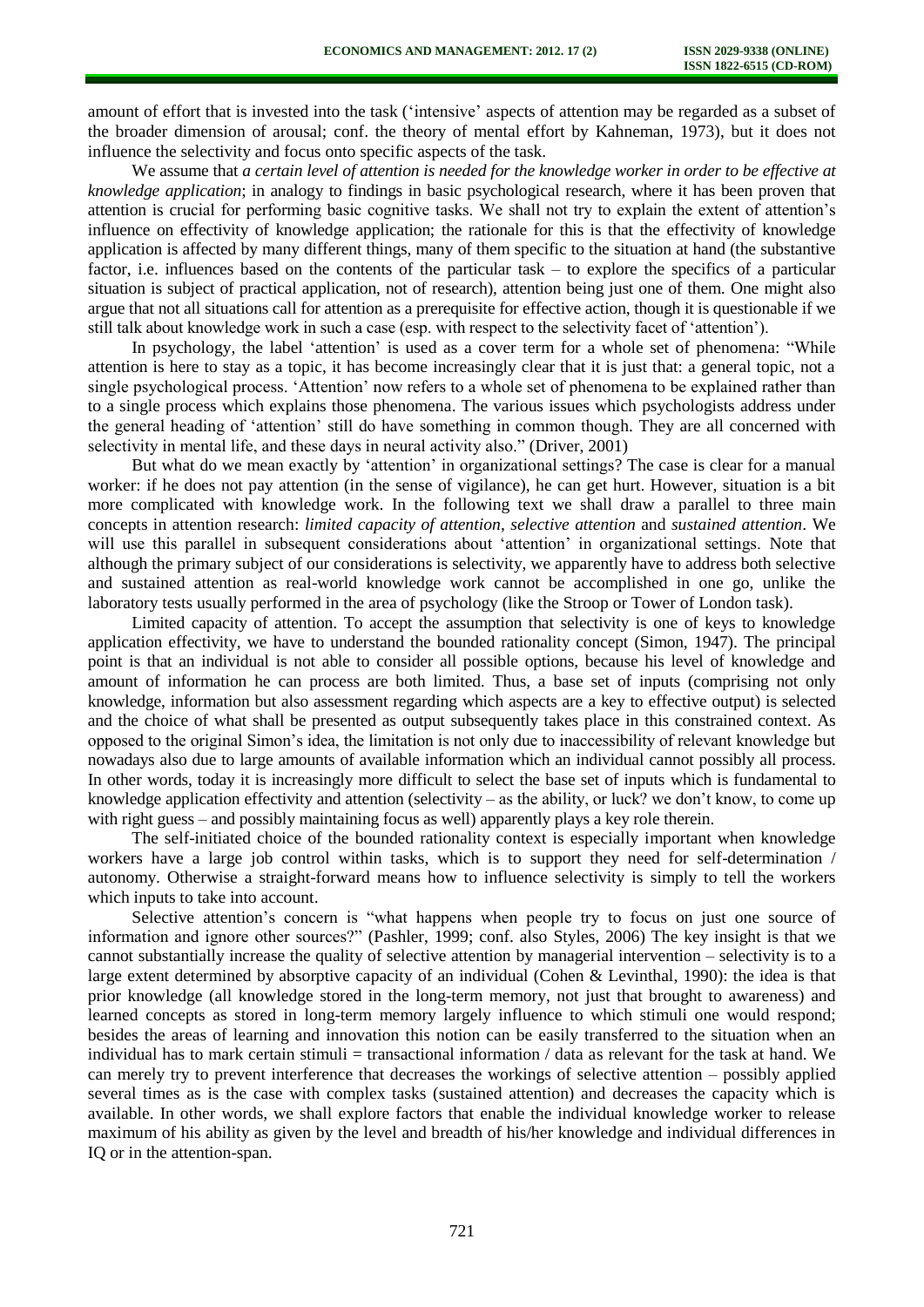The quality of selective attention (relatively to the absorptive capacity base line) can thus be thought of as the amount of distractors – i.e. task-irrelevant stimuli – that pass through the gate and get processed (thus consuming the limited capacity at the expense of pursuing relevant goals).

According to the load theory of selective attention suggested by Lavie et. al. (2004; alt. Lavie, 2005) the interference of distractors is decreased by high perceptual load and increased by high cognitive load. The rationale is that during tasks with low perceptual load external stimuli pass though the 'early' gateway of sensual perception – assumed not to impose priorities hence taking up all stimuli in the order they're arriving until its capacity gets exhausted – and have to be filtered out by cognitive control; when the task involves high cognitive load, there remain less cognitive resources (specifically, working memory resources) to impose priorities and goal relevancy among the incoming stimuli. In fact, the load theory offers a resolution of the classical debate in attention research regarding the question whether selection takes place 'early' or 'late': according to the filter theory by Broadbent (early-selection), people block some of information if the incoming flow is too great and whatever is not attended to is simply lost; in contrast, the late-selection theory argues that all sensory inputs receive some processing and that the bottleneck on processing capacity comes relatively late in the system, presumably just before conscious processing in the working memory. The relation between selective attention and working memory is supported also by Cowan (1998) and Gazzaley & Nobre (2011). Note that implicit to the load theory is the assumption that distractors' filtering happens consciously (in working memory) – we could infer that experts relying more on automatic processing (unconscious competence) are less prone to distractor interference. Furthermore, load theory deals with external distractors and it is a question if internal distractors (e.g. self-initiated side thoughts) follow the same rules. We shall assert they  $do - e.g.$  the conscious prioritization of internal stimuli is quite analogous to the (internal) cognitive appraisal mechanism in the area of psychological stress (Lazarus, 2006) – except for the fact that high levels of sustained focus / concentration on the task can on the contrary prevent internal distractors at surfacing or being generated in the first place.

Besides the (cognitive) load on working memory dual-task processing (Lavie et. al., 2004; also labelled as divided attention: "what happens when a person attempts to take in sensory information from several sources at approximately the same time?" in Pashler, 1999) and task-switching (Monsell, 2003) constitute additional factors increasing distractor interference. Along with the influence on selective attention, dual-task processing also has deleterious effects on the interaction of consciousness with long-term memory, decreasing the quality of later retrieval (Steinmetz, 2008): "Using fMRI imaging, UCLA psychologists found that when you focus on a demanding task, your brain's hippocampus, which is important to [long-term] memory, is in charge. However, if you try to work while distracted by instant messaging or the like, the striatum, which is involved in rote activities, takes over. As a result, even if you get the job done, your recollection of it will be more fragmented, less adaptable, and harder to retrieve than it would be if you had given it your undivided attention."

Sustained attention, or vigilance, as it is more often called, refers to the state in which [selective] attention must be maintained over time. There is a fine line between sustained attention and concentration (in layman's terms). According to Gallagher (2009) "Not focusing on what you're allegedly doing sounds a big problem, but sometimes it actually makes you more productive". Of course, high level of focus, i.e. sustained attention is not necessarily a prerequisite for effective knowledge application, esp. when we are concerned with 'ordinary' knowledge workers not involved in R&D activities, a group quite numerous in nowadays organizations. The reason why interruptions can be helpful might be the mechanism of implicit learning (Bowden, 2005): in phases when we switch off conscious processing, non apparent associations can be established inside the head due to on-going cooperation between the right and left hemisphere – sometimes it is simply better to sleep on it. However, we can distinguish between intrusions and breaks, as do Jetta  $\&$ George (2003): although it might be useful to interrupt the flow of thoughts so as to get fresh insight, quick intrusions or longer periods that we fill with some other demanding task (task-switching) do not leave space for implicit learning and thus do not contribute to the effectivity of the primary task; sometimes it is better to take a break and have a chat with a friend in the cafeteria than to stubbornly sit behind the desk, but it is clearly different when we work on something else than when we let the mind run idle while travelling in the train or taking a shower. But note that even intrusions can have positive effects on knowledge application, esp. in terms of communicating information that would not be shared otherwise and, on the contrary, taking a break might not contribute anything but foster procrastination (Jetta & George, 2003). As it is, within a single 'chunk of work' (including processing of information that comes via a 'positive' intrusion) it is more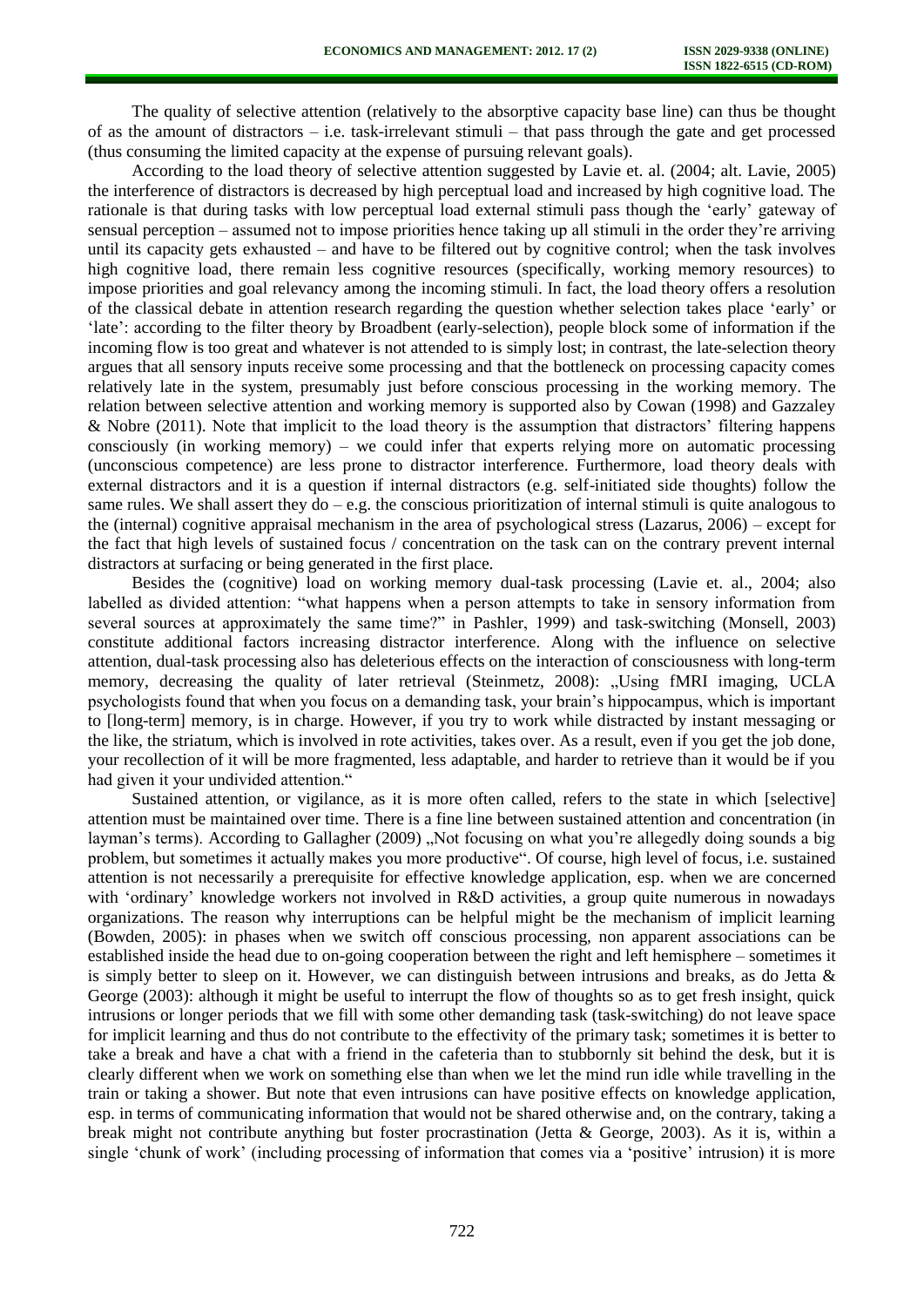advantageous to focus on what I am doing, esp. with complex knowledge work that is proportionally more heuristic in nature than algorithmic.

In contrast to disctractors, interruptions (either external or internal; an analogy to distractors in the domain of selective attention) are clearly more susceptible of external intervention – either by direct manipulation or by creating suitable conditions in the organizational context.

## **Inhibitors of Attention during Knowledge Application**

Assuming that attention is crucial for effective knowledge work (we measure the attention as the state of mind by two factors: *proneness to task-irrelevant distractors* / selective attention, and the *inability to focus /* sustained attention) we will try to explain which conditions in the narrow organizational context (i.e. those artefacts in the organizational settings that have direct impact on everyday knowledge work) are predictors for this. To achieve this end we have to set up a list of candidate factors that could be responsible for whether the individual is attentive at knowledge work or not. The choice of this list is arbitrary, of course, but we are guided by analogy of factors that influence attention (whether selective or sustained) in the area of psychology: distractors, load on working memory, dual-task processing, task-switching, interruptions.

Factors that we propose to consider include: job control, pace of work, type of motivation, scatterdness of knowledge, ambiguity in inputs, perceived amount and quality of inputs, task difficulty, perceived cognitive overload, multi-tasking (dual-task processing – an example being the need to handle the underlying technology used for automation – or task-switching), external interruptions. Note that e.g. opportunity for implicit learning (part of pace of work) introduced rather as a substitute for sustained attention can be one of factors facilitating effective selectivity; also note that cognitive overload is assumed to be an independent variable (it determines limits of an individual's capacity, relatively to which we try to maximize 'attention'). Expertise is the only personal factor that we take into account as it is related to the limited capacity base line conceptualized as the absorptive capacity.

In this list, factors at the level of symptoms (type A) and at the level of conditions in narrow organizational context (type B) are mixed; we omit high level factors at the level of the whole company (type C; like the country where the company operates or whether the company is private or public). Of course, there might be internal dependency among the selected list of factors – specifically, type B factors might create conditions for type A factors to come into effect – but the exact mechanism is not known at the present moment (recall also that we consider 'attention' just as a parallel to the psychology concept, thus generalization of available findings to outside psychology – specifically, type A factors being a determinant of the dependent variables – cannot be taken for granted). The principal hypothesis is that there are some factors of this kind, i.e. that the organizational influence is not negligible.

Understanding of factors influencing the structure of attention during knowledge application will enable us to manage them – either at the organizational (attention management of …), or at the personal level (attention management for knowledge workers).

## **Proposition of Research Methodology**

In the first phase of empirical research we suggest to use a structured questionnaire, respondents being particular knowledge workers from several different companies so as to ensure sufficient diversity of the sample; in fact, the specific company does not matter as we are interested in the role of a narrow organizational context. The questionnaire shall ask for specific values of factors listed in the preceding section, consisting of two parts – the first being questions about the general working conditions (narrow organizational context), the second being questions specific to a selected (by the respondent) knowledge work task. Apparently, we cannot make any conclusions about the particular knowledge worker's abilities or style of work this way, but this approach is in accordance with our not taking individual differences into account; on top of that, being aware of this fact, respondents might be less hesitant to provide information. Only in the second phase of research where we get to fine-tuning the statistical findings we shall make use of structured face-to-face interviews.

In the questionnaire we shall use the following questions to measure the dependent factors proneness to task-irrelevant distractors and the inability to focus: 1. while working, my thoughts kept wandering off the task to other issues, possibly work non-related, 2. at moments when it was needed, I was unable to fully focus on the task at hand; the result was spending more time on rote activities, simple transactions like short e-mail, quick personal interaction, mechanically writing down what was already clarified, filling document templates and similar.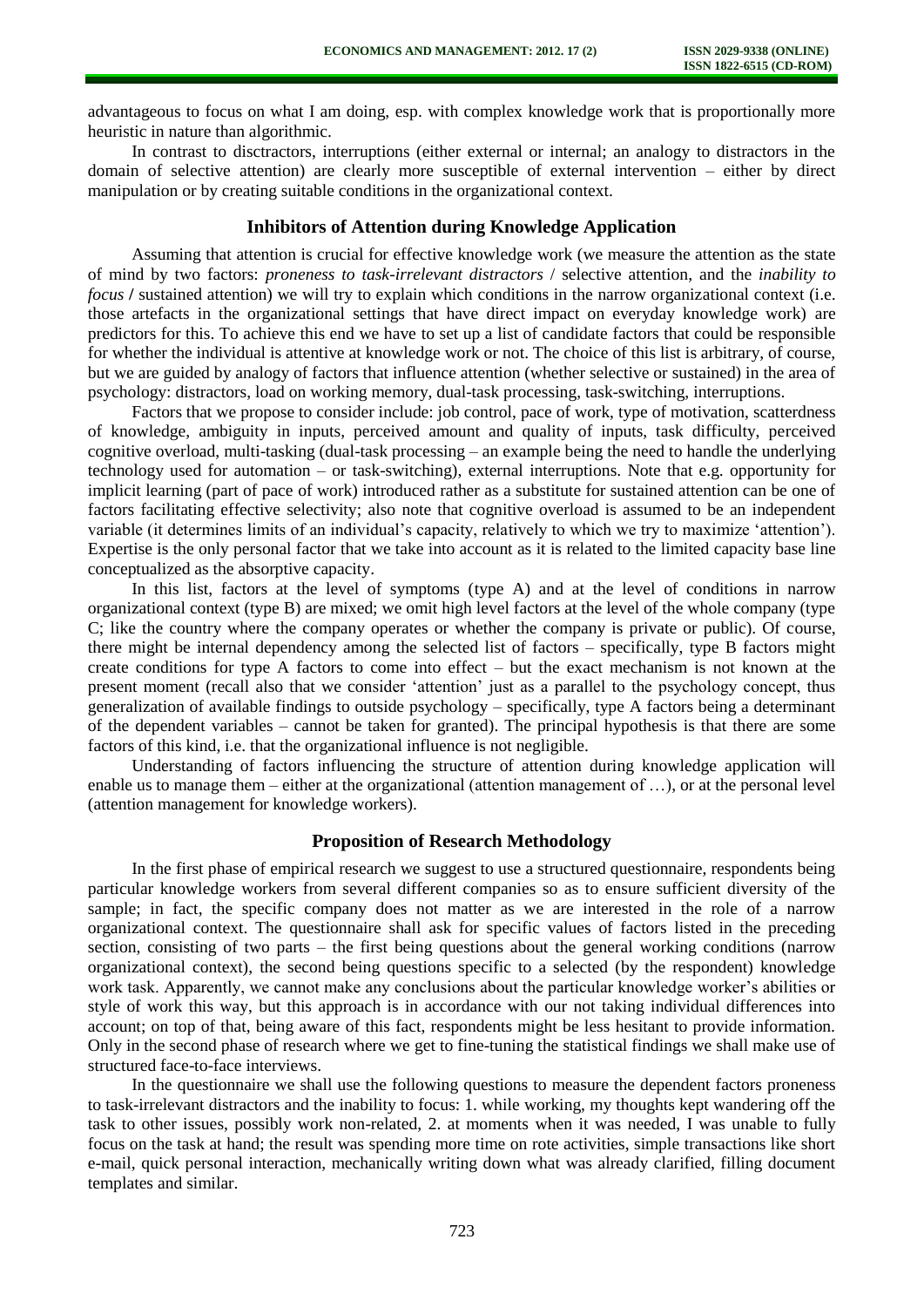# **Limitations of the Approach Proposed**

We have dealt only with factors affecting attention 'within task'. There is an *upper level*, of course **–** at the level of choice of tasks, organizational influence cannot be doubted, e.g. business / operations strategy, standard operating procedures, or attention profile of individual decision makers can be determinants of the 'organizational attention' pattern (Ocasio, 2007; March & Olsen, 1976; Yaniv, 2006; Yaniv, 2011).

It is clear that individual level factors may also play a role: not only stable *individual characteristics* (like the length of attention span or the general ability to focus, as measured by performance on the Stroop or London of Tower task) but also more situational influences like whether the person is not ill at the moment, or the choice of *working practices* (at this point the overlap between organizational and personal factors is may be the clearest as specific working practices can be employed on both sides, conf. Kirsch, 2000). Our aim is to show that the narrow organizational context influences the level of releasing the individual's cognitive capacity to a considerable extent, no matter whether you go to 'brain training' sessions or not: may be, you can temporarily increase your cognitive capacity, but the percentage which is being utilized is still affected by the organizational settings – even below the level of task choice and besides the influence of work motivation.

Other limitations we are aware of are the following. The proposed *research is correlative* so it will not explain the direction of causality. It might just work the other way round: in companies where people with low attention span work, unfavorable conditions for effective knowledge application arise. During the conceptualization of knowledge application we left out the *output phase*, which might also constitute a bottleneck. The measurement via a questionnaire remains *at the phenomenological level*; we shall not measure brain activity via fMRI, EEG or may be by pupil dilatation. This is not necessarily bad, after all there is a basic truth in the saying that 'each of us lives in his own world', but it constitutes a need for caution during results' interpretation: shall we shift particular factors' values by altering the underlying conditions or just persuade the worker to perceive them differently? Additionally, in the proposed approach we don't filter out possible effects of *psychological stress* (Lazarus, 2006) – for a particular factor stress can be a by-product, becoming the medium which impairs the cognitive performance. Thus, in such a case persuading the individual to change his appraisal of the situation is well justified. Last reproach is that we don't handle the effects of automatic vs. controlled processing, except computing variations in correlation between experts and non-experts.

#### **Conclusions**

The article reviewed different conceptualizations of knowledge application pointing out that knowledge application is indeed underresearched with respect to its socio-psychological aspects. We also reviewed the plethora of circumstances that are / or can be referred to as attention and proved that there is lot of confusion about what constitutes attention of knowledge workers in organizational settings and about its relationship to the knowledge application concept; the confusion being perhaps the main reason why the issue of knowledge worker's attention has not yet been approached in a rigorous manner.

We have succeeded – hopefully – to make the matters clear a bit: in particular, we clarified the different levels at which attention in organizational settings can be considered and we discussed in detail knowledge workers' attention during knowledge application, arguing the importance and possibility of its management in the context of everyday knowledge work and demarcating it as a research topic. We can conclude that despite the ambiguity of the label, 'attention management of knowledge workers' (in the narrow organizational context) is not only a hot issue in popular literature, but it also qualifies as a concept suitable for further theoretical and empirical research.

#### **References**

- 1. Alavi, M. & Leidner, D. E. (2001). Review: Knowledge Management and Knowledge Management Systems: Conceptual Foundations and Research Issues. MIS Quarterly, 25, 107-136.
- 2. Bowden, E. M. (2005). New Approaches to Demystifying Insight. Trends in Cognitive Sciences, 9, 322-327.
- 3. Carr, N. (2010). The Web Shatters Focus, Rewires Brains. Wired magazine. URL: http://www.wired.com/magazine/2010/05/ff\_nicholas\_carr (10<sup>th</sup> October 2011).
- 4. Cohen, W. M. & Levinthal, D. A. (1990). Absorptive Capacity: A New Perspective on Learning and Innovation. Administrative Science Quarterly, 35, 128-152.
- 5. Cowan, N. (1998). Attention and Memory: An Integrated Framework. Oxford University Press.